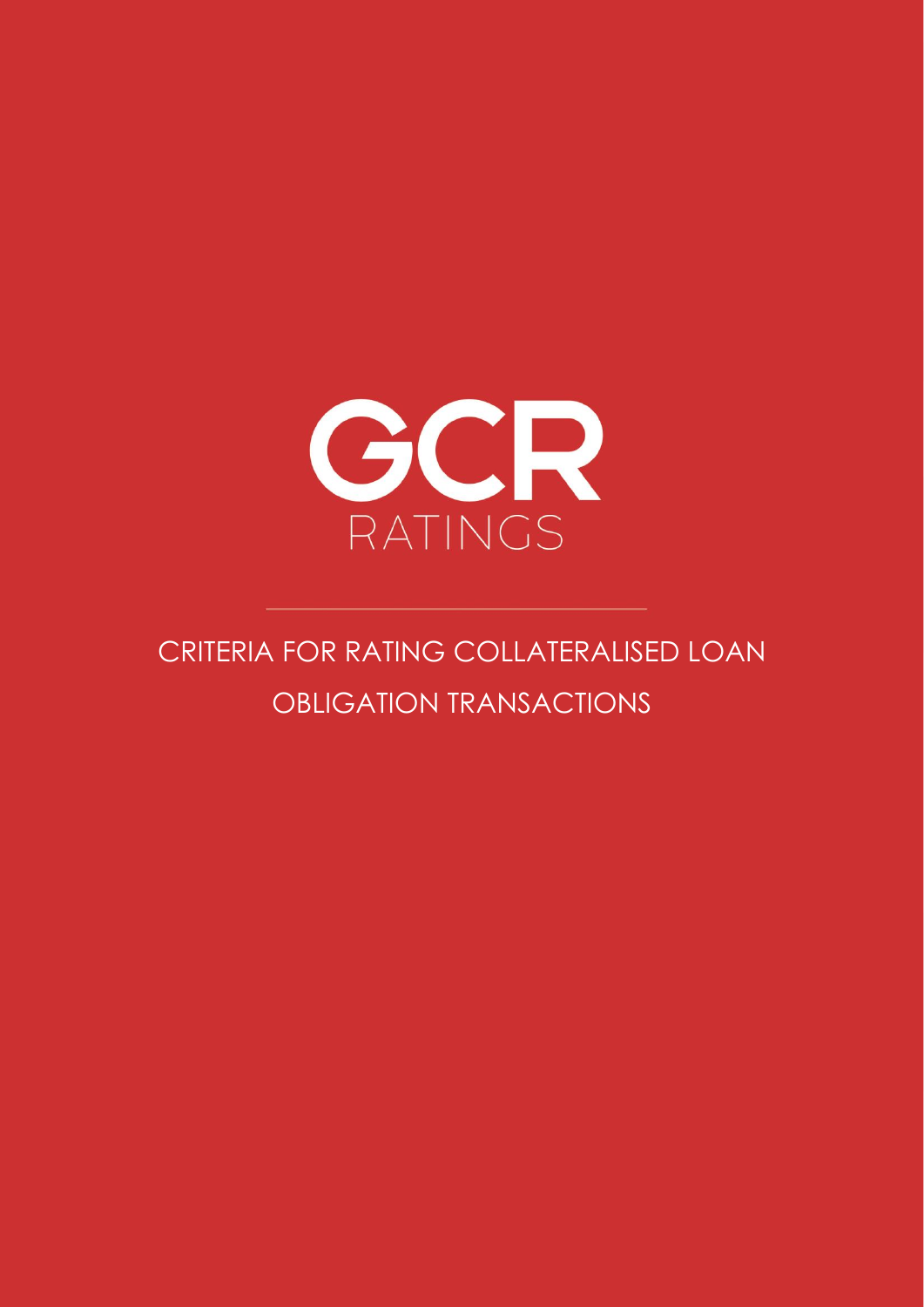# Table of Contents

| <b>Scope of the Criteria</b>                                                                | 3  |
|---------------------------------------------------------------------------------------------|----|
| <b>Summary of the Criteria Changes</b>                                                      | 3  |
| Introduction                                                                                | 4  |
| <b>Analytical Approach</b>                                                                  | 4  |
| <b>Ratings of Assets</b>                                                                    | 4  |
| <b>Recovery Analysis</b>                                                                    | 5  |
| <b>Stressed Default Rates</b>                                                               | 5  |
| <b>Asset Life</b>                                                                           | 6  |
| <b>Correlation and Concentration</b>                                                        | 6  |
| <b>Cashflow Analysis</b>                                                                    | 6  |
| <b>Pool Composition</b>                                                                     | 7  |
| <b>Events of Default</b>                                                                    | 7  |
| <b>Collateral Manager Review</b>                                                            | 7  |
| <b>Legal Analysis</b>                                                                       | 8  |
| Commingling                                                                                 | 8  |
| Set-Off                                                                                     | 8  |
| <b>Interest Rate Stress</b>                                                                 | 9  |
| Hedging                                                                                     | 9  |
| Replenishment                                                                               | 9  |
| Liquidity                                                                                   | 9  |
| <b>Performance Monitoring</b>                                                               | 9  |
| <b>Disclaimer</b>                                                                           | 10 |
| <b>Appendix A - Data Requirements</b>                                                       | 11 |
| Appendix B - Global Average Cumulative Issuer-Weighted Default Rates by Alphanumeric Rating | 12 |
| <b>Appendix C - Corporate Correlation</b>                                                   | 13 |
| <b>Glossary of Terms/Acronyms</b>                                                           | 14 |
|                                                                                             |    |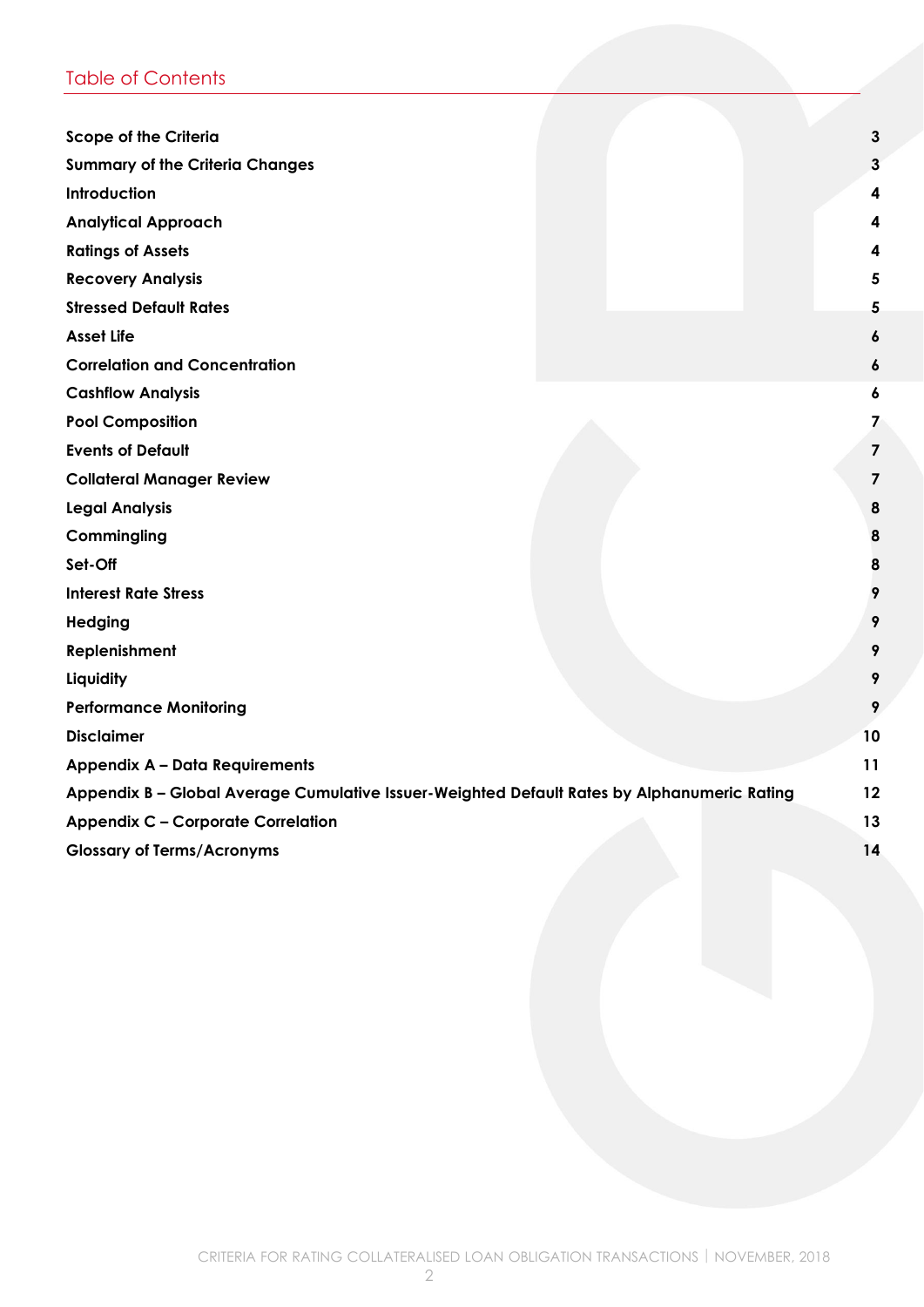- <span id="page-2-0"></span>1. This criteria titled 'Criteria for Rating Collateralised Loan Obligation Transactions' (the 'Criteria') will be used to rate each Collateralised Loan Obligation ("CLO") transaction and will be accompanied by a transaction specific report that will disclose any additional observations or modifications to the Criteria. The Criteria should be read in conjunction with GCR Ratings' ("GCR") Criteria for Rating Structured Finance Transactions, updated and published in September 2018.
- 2. This Criteria applies globally, although each individual jurisdiction and each specific transaction may give rise to additional observations and/or deviations, which will be disclosed in the transaction-specific reports.

# <span id="page-2-1"></span>Summary of the Criteria Changes

3. This Criteria is an update to the version published in September 20171. There are no significant amendments to the Criteria. The update of this Criteria will not have an impact on any existing transactions that have been rated under it. Going forward, all new transactions will be rated using this Criteria.

<sup>1</sup> This version of the criteria, published in August 2019, has been updated for formatting, naming conventions and alignment with GCR's updated Rating Symbols, Scales and Definitions only. This criteria is applicable to all previous publications referring to "Global Collateralised Loan Obligation ('CLO') Rating Criteria, November 2018".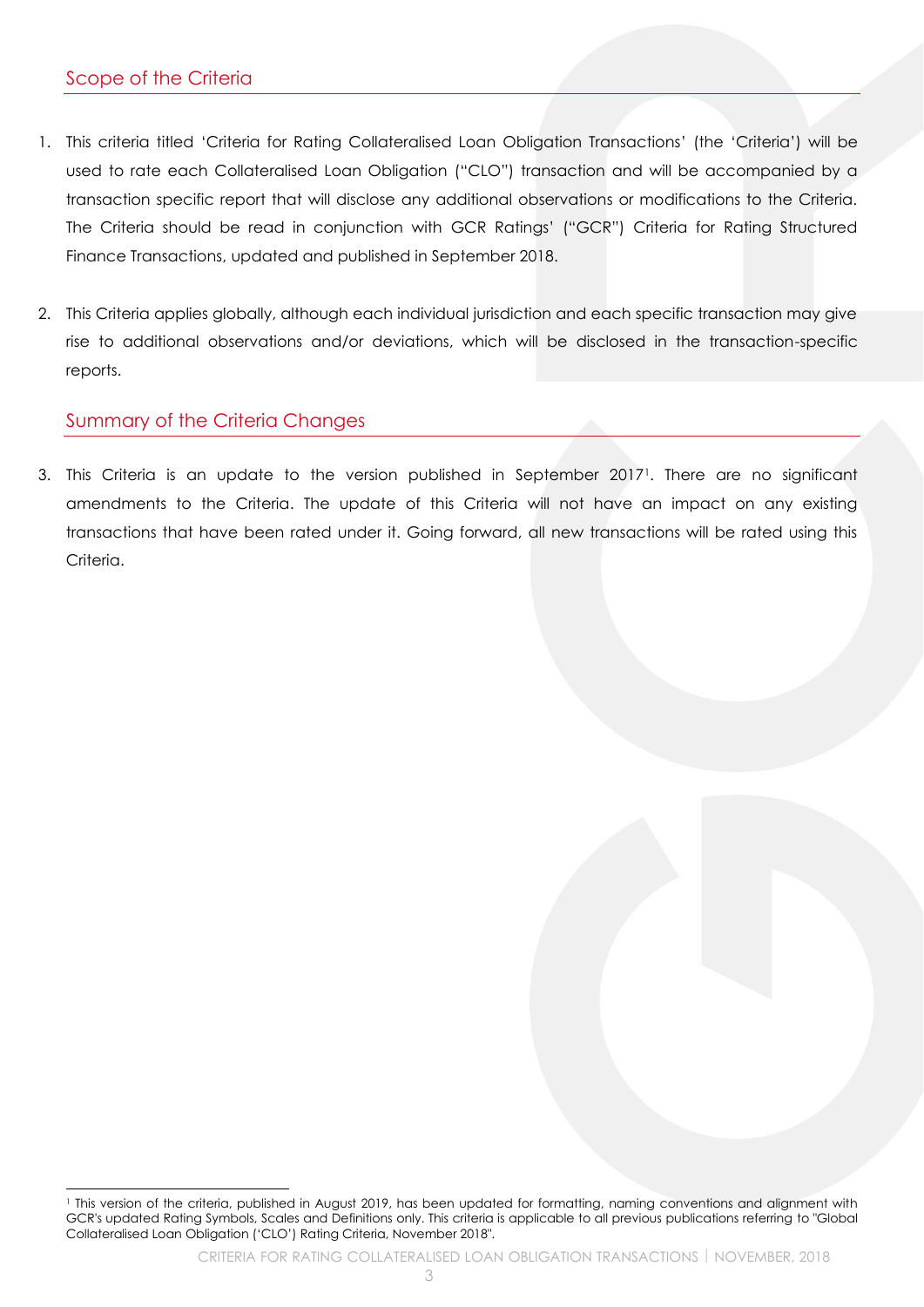- <span id="page-3-0"></span>4. GCR's Criteria applies to managed transactions comprising granular and diverse pools of assets, typically loan obligations, from small and medium sized enterprises ("SMEs"). The definition of SMEs can vary per jurisdiction but in line with the European Union definition, the definition of an SME may also include selfemployed individuals, including artisans, sole traders and entrepreneurs, as well as small, medium sized enterprises and micro business. GCR will consider these types of entities as SMEs within its rating analysis.
- 5. The majority of CLO transactions are managed by a Collateral Manager, therefore an assessment of the Collateral Manager is crucial, as the Collateral Manager may buy and sell assets in / out of the transaction subject to documented covenants.

# <span id="page-3-1"></span>Analytical Approach

- 6. There are many aspects that make up GCR's analysis of a CLO transaction. These will be discussed in further detail throughout the Criteria. A list of data requirements can be found in Appendix A of this report. The key steps of the analysis, however, are:
	- GCR will evaluate the quality and likely performance of the SME loan originator, servicer and Collateral Manager.
	- GCR will analyse the loan obligations to be included in the pool, in respect of their current rating or credit assessment, performance, concentration and correlation.
	- GCR will review performance data of the loan originator in respect of defaults and recoveries.
	- GCR will calculate an annualised probability of default ("PD") of the pool as well as the stressed recovery rates at each rating level.
	- GCR will use the information in (iv) above to then calculate a lifetime pool default rate for each rating level. This will also be known as the Stressed Default Rate. This Stressed Default Rate is based upon the calculated PD as well as the assets concentration and correlation in respect of tenor, geography and industry.
	- Within its analysis GCR will also run a cashflow model. Such model will take into consideration stressed recoveries, recovery timings, default timings and interest rates. This information will be used to calculate a 'Break-Even Default Rate'. This is the point at which the percentage of the portfolio collateral can be defaulted without the transaction experiencing a loss. GCR will compare the Break-Even Default Rate to the Stressed Default Rate in order to accord a rating in line with the transaction structure documented.
	- GCR expects to receive full transaction documentation as well as legal and tax opinions for review.

## <span id="page-3-2"></span>Ratings of Assets

7. Typically, GCR would like to see a GCR rating of the underlying assets that would look to default probability, however, where a GCR rating is not available, GCR may also accept credit assessments or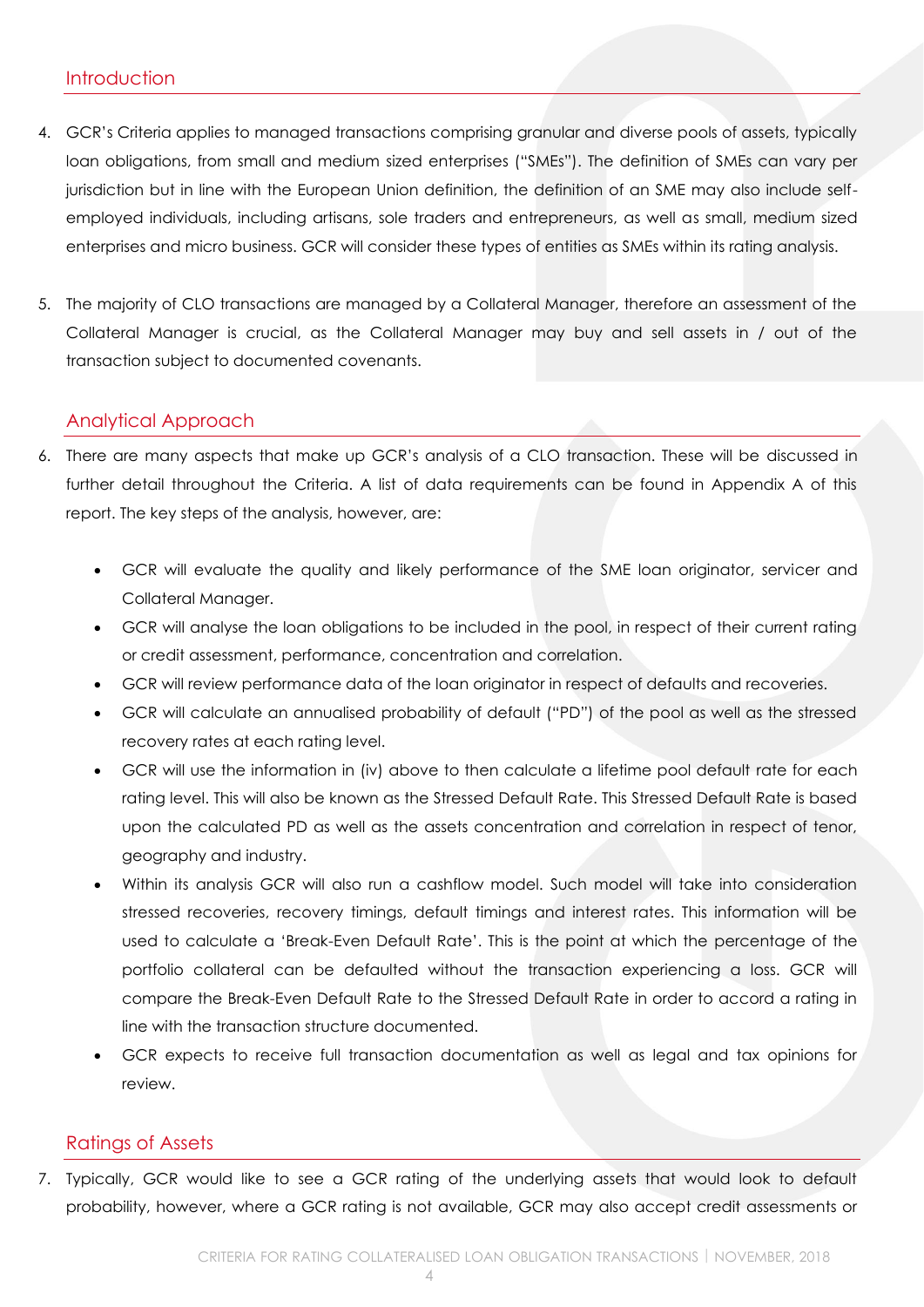ratings from other Credit Rating Agencies ("CRAs") where available. GCR will only notch from these ratings if it considers it has a different view in respect of methodology applied to determine the ratings. Where a rating is on Negative Outlook, GCR may notch down one notch from the existing rating of other CRAs. Where no rating exists GCR may perform a mapping of a bank's internal rating scale or accord a shadow rating.

#### <span id="page-4-0"></span>Recovery Analysis

- 8. GCR analyses loan by loan data for CLO transactions. Recoveries form a key part of this analysis. International rating agency studies indicate that the average recovery rate on defaulted corporate senior unsecured debt obligations is approximately 40%. Note must be taken that the data supporting these studies is mainly derived from observations from the United States market and other developed markets, where typically rated debt issuance takes place. For other jurisdictions, lower average recovery rates may be expected, particularly if such jurisdictions have less developed legal systems and/or where practical enforcement of creditor rights is deemed to be a challenge. In addition, a corporate that has ceded the vast majority of its assets as security for debt obligations, will typically have a lower average senior unsecured debt obligation recovery rate. Recovery rates will be estimated on a case-by-case basis by GCR's rating panel.
- 9. Recovery timing is also a key factor in the analysis. This tends to vary per asset type and per jurisdiction. GCR will review timings in respect of current market practice, as well as within the transaction documentation, and will assess if the servicer / Collateral Manager is considered able to recover upon the underlying assets efficiently. It is common that there will be a lag in respect of timing of recoveries. This lag is typically estimated at around 15 months, dependent upon the underlying asset types. This will be assessed on a case by case basis.

## <span id="page-4-1"></span>Stressed Default Rates

- 10. GCR will analyse a combination of historical performance data and current portfolio information of the underlying assets. GCR will calculate a PD for the underlying assets based upon current ratings and historical performance. Typically, historical performance will cover a minimum 3-year period. GCR will analyse loan by loan data in respect of the par amount, defaults, prepayments, recoveries and scheduled repayments. If data is not available for specific assets, GCR may make conservative assumptions within its analysis. The analysis will assume a default rate for the portfolio of assets as a whole, based upon performance characteristics. It is therefore important that the underlying asset book is reflective of the 'true' originator's book and that loans have not been 'cherry picked' to enhance the portfolio and should be reflective of the underlying business and its performance.
- 11. The definition of default can vary per jurisdiction and even per asset type, however, a default is typically defined as when a borrower doesn't pay after an applicable grace period. The typical standard is that default is defined as 90 days past due, i.e. 90 days after payment was expected.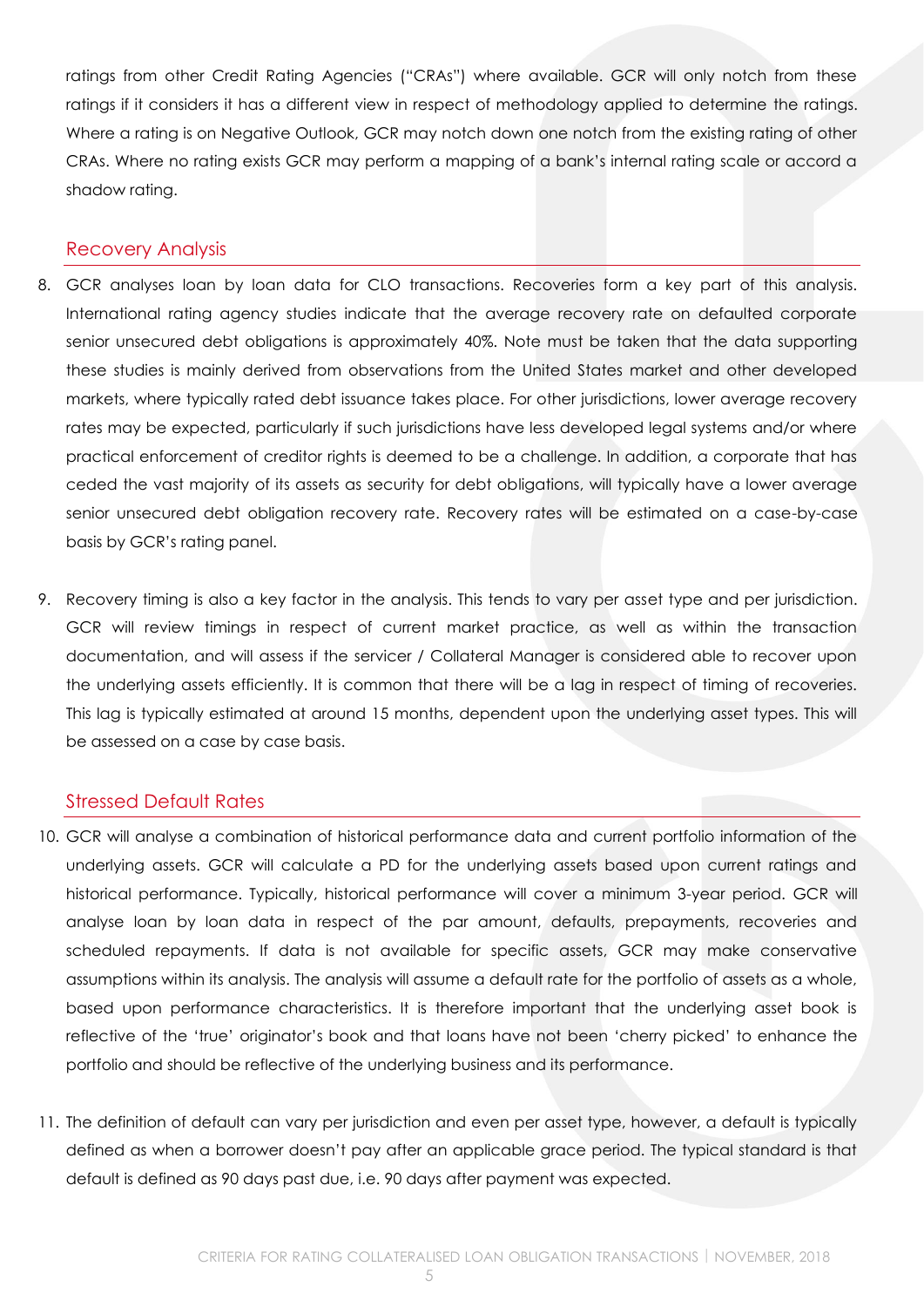- 12. GCR's model will take account of the asset life and asset correlations when calculating the Stressed Default Rate. The model will calculate a distribution of scenarios based upon varying rating levels. The Stressed Default Rate will later be compared to the Break-Even Rate to determine the rating of the tranche of notes.
- 13. GCR will analyse the expected lifetime pool defaults and compare these against available credit enhancement at various stressed rating levels. Credit enhancement can appear in different forms such as over-collateralisation, subordination, excess spread and guarantees. Credit enhancement is a key factor in a structure, as it is the mechanism that provides protection from losses on the underlying pool. Credit enhancement for the transaction should be proposed by the arranger through the capital structure. GCR will then in most instances calculate an expected loss rate to determine the appropriateness of the credit enhancement proposed, as well as perform cashflow modelling to test the level of availability of cashflows and credit enhancement in a stressed rating scenario.

## <span id="page-5-0"></span>Asset Life

14. The life or tenor of an asset is considered in the analysis and is a key determinant in the establishment of a base case. Generally, if the pool is static, the asset life will be the Weighted Average Life ("WAL") of the pool after factoring in each asset's amortisation schedule. For revolving pools, this is not so straight forward. Typically, for a revolving pool, the revolving period will be added to the WAL.

# <span id="page-5-1"></span>Correlation and Concentration

15. Typically, for CLO transactions GCR expects to be presented with a granular, highly diversified pool of assets. GCR may apply positive or negative stresses within its model to account for correlation and concentration. These typically impact industry and geographic correlation. Where the portfolio is not particularly granular or diversified, GCR may apply negative stresses to account for this.

# <span id="page-5-2"></span>Cashflow Analysis

16. GCR will run a cashflow model to analyse the cashflows in the transaction and determine a Break-Even Rate. Weighted Average Spread and Weighted Average Coupon will form part of this analysis. Principal collections based upon amortisation schedules are also considered, and will also include default and recovery assumptions. The cashflow model will model according to transaction covenants. GCR will model the cashflows to accurately reflect the priority of payments defined within the transaction documentation. Payments may be pro rata or sequential and can vary dependent upon compliance or breach of certain trigger tests. The cashflow model will incorporate any over collateralisation or interest coverage tests that divert cashflows to more senior asset classes, as well as reflecting fees and senior costs and expenses of the transaction that may be paid out ahead of the noteholders. In some circumstances recoveries in excess of par are classified as interest proceeds, however, in the analysis, any recoveries in excess of par are considered as principal proceeds until 100% of par has been recovered.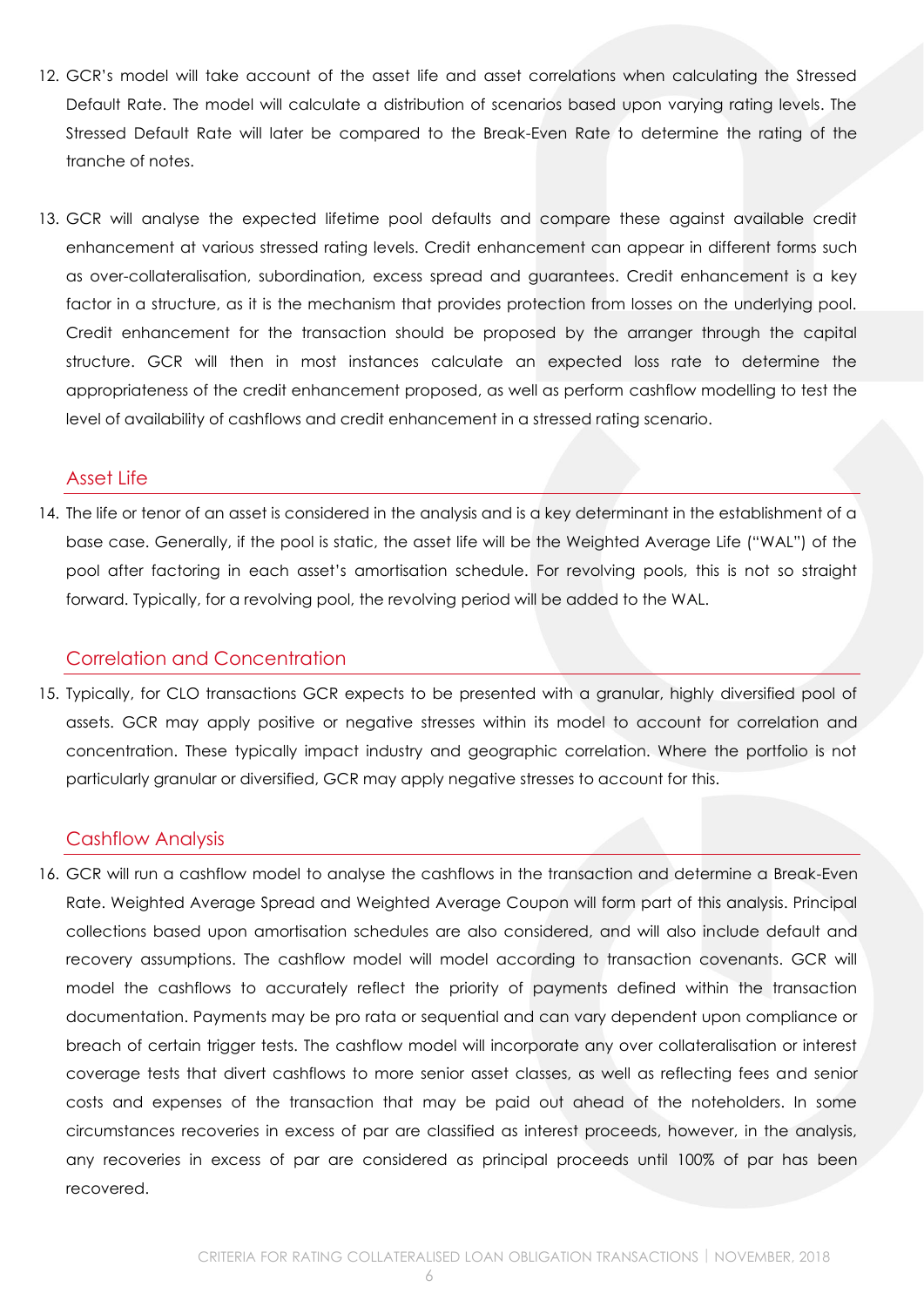17. GCR expects to see a cap on senior fees and expenses. Where these are uncapped they pose a potential risk to the transaction if paid out ahead of noteholders. Fee caps are addressed in the cashflow model. Where no such cap exists, the uncapped portion of fees are expected to be paid out after payment to the noteholders.

#### <span id="page-6-0"></span>Pool Composition

- 18. Pools are expected to be granular and diversified. Where they are more concentrated, additional stresses may be applied within the analysis. GCR will typically analyse a worst-case pool. CLO pools can be revolving or static. Pool composition is reviewed at the initial rating, as well as on a continuous basis. Factors that may impact the analysis are the geographic concentration, industry concentration, weighted average life, weighted average spread, asset type and security type amongst others. GCR will expect to review eligibility criteria for the underlying assets. Also, the tenor of an asset is not expected to be longer than the tenor of the note it is financing.
- 19. GCR also expects to see performance triggers on the pool in relation to delinquency, loss and concentration. Again, these triggers will be reviewed at the initial rating as well as on an ongoing basis.

# <span id="page-6-1"></span>Events of Default

20. Upon an event of default, there may be an acceleration of the notes, liquidation of the assets or noteholders may elect to take no action and let the book run off. Typically, the breach of an overcollateralisation test will trigger an event of default. If an over-collateralisation test triggers an event of default this can potentially be detrimental to the non-senior class of noteholders. However, given the way an over-collateralisation test trigger is usually constructed, this should have a negligible impact on nonsenior ranking noteholders. Acceleration will ensure all cashflows generated are paid to noteholders in sequence of priority ranking until all cashflows are exhausted. Similarly, upon liquidation, the assets are sold and cashflows are applied to noteholders in rank of seniority. Typically, there will be a vote of majority noteholders to determine the action to be taken in respect of liquidation or acceleration and GCR would expect this to be included in the transaction documentation.

# <span id="page-6-2"></span>Collateral Manager Review

- 21. GCR will carry out an on-site review of the Collateral Manager to ensure they can manage the transaction on an ongoing basis. The Collateral Manager plays a crucial role in the transaction and as such GCR will review the Collateral Manager's historic performance of managing such transactions, organisation, staffing, processes and procedures, credit strategy, and credit decision process in line with transactions features. This will form part of GCR's qualitative analysis. GCR will also look for replacement language within the documentation should the appointment of the Collateral Manager be terminated for any reason to ensure a replacement can be identified and transitioned seamlessly.
- 22. GCR may also elect to carry out an on-site review of the Originator / Servicer where a significant portion of the underlying portfolio composition comes from a small number of entities. The on-site review will take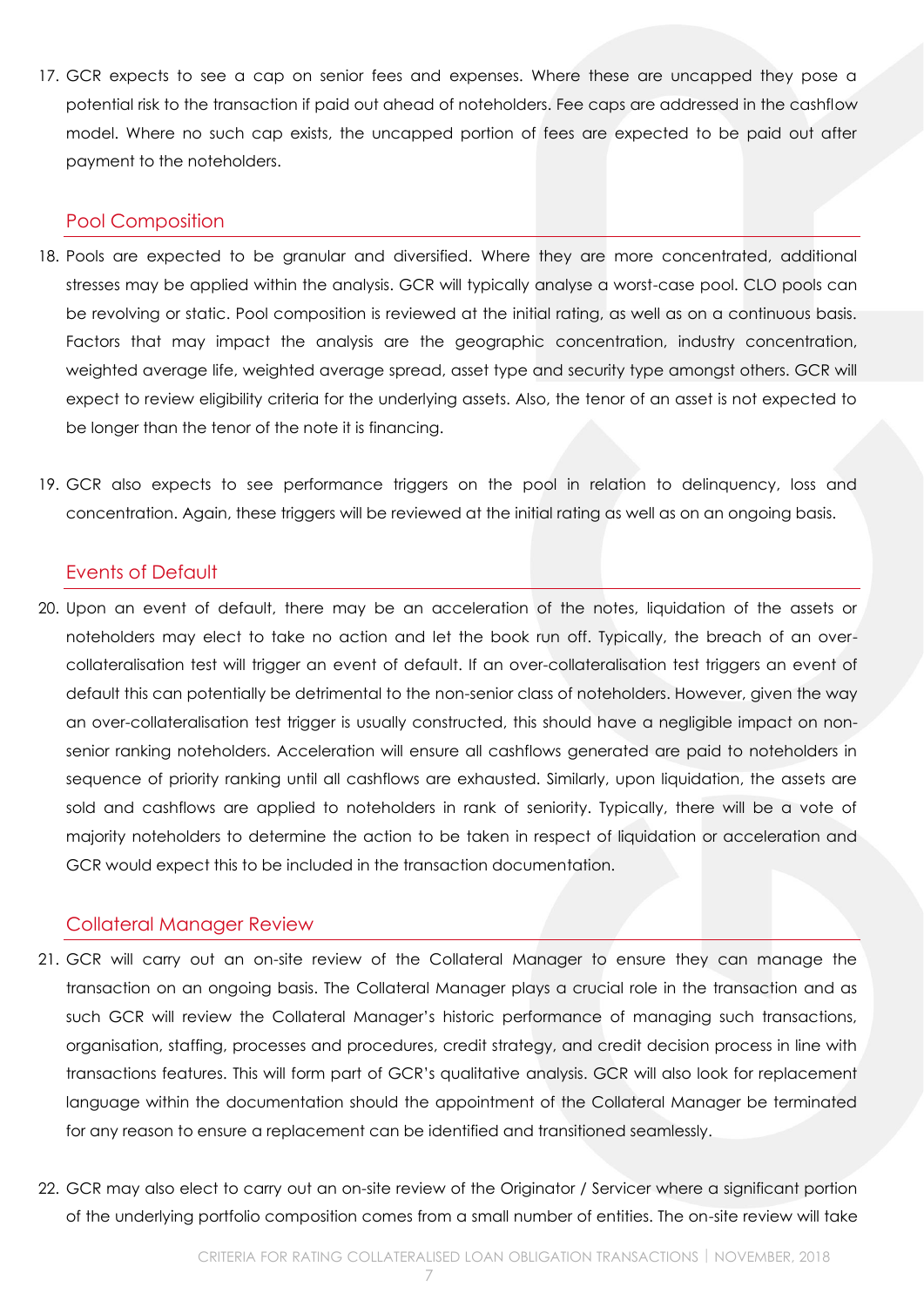a similar form to that of the Collateral Manager and will focus on processes and procedures, origination, credit granting, and servicing in respect of collections amongst others. Existing Servicer Quality ratings, if applicable, will be factored into the analysis.

# <span id="page-7-0"></span>Legal Analysis

- 23. GCR expects to receive full transaction legal documentation as well as legal opinions, as discussed in its Criteria for Rating Structured Finance Transactions, updated in September 2018.
- 24. GCR typically uses external counsel to review legal opinions.
- 25. A separate tax opinion addresses all relevant taxes that could impact the transaction. Without limitation, this includes a description of the potential impact on the transaction of deferred tax liabilities, withholding tax, value added tax, stamp duty, transfer tax and corporate income tax. GCR seeks to understand how the transaction documents incorporate adequate provision for taxes in a cash reserve, where relevant.
- 26. There are many risks that can have an impact on the analysis of CLO pools and GCR expects these to be sufficiently mitigated. GCR expects counterparties to the transaction to meet its counterparty criteria set out in its Criteria for Rating Structured Finance Transactions available at www.GCRratings.com. The following discusses some of these risks amongst others.

# <span id="page-7-1"></span>**Commingling**

- 27. GCR expects, amongst others, the legal opinion to identify any commingling risk to which the transaction may be exposed and to describe any mitigants. If the risk is not appropriately mitigated, additional credit enhancement may be necessary to accommodate certain rating scenarios, or deductions may be made within the portfolio analysis. This is assessed on a case-by-case basis.
- 28. Commingling risk can occur when a servicer defaults and money that has been paid to such defaulted entity cannot be transferred to the transaction timeously; this therefore creates a liquidity issue within the transaction. In the worst case scenario, there is the potential risk that asset collections commingle with funds in the insolvency estate of the originator and are lost to the transaction.

## <span id="page-7-2"></span>Set-Off

29. Set-off is another risk prevalent in CLO transactions. GCR expects set-off to be mitigated; this is typically done by the implementation of a funded reserve account, although GCR will consider other mitigants in its analysis. Where set-off is not mitigated; GCR will expect to receive information in respect of deposit balances held at the same deposit taking institutions, as well as mark to market values of any loans that form part of the transaction composition. The set-off amount can then be calculated and applied in the analysis.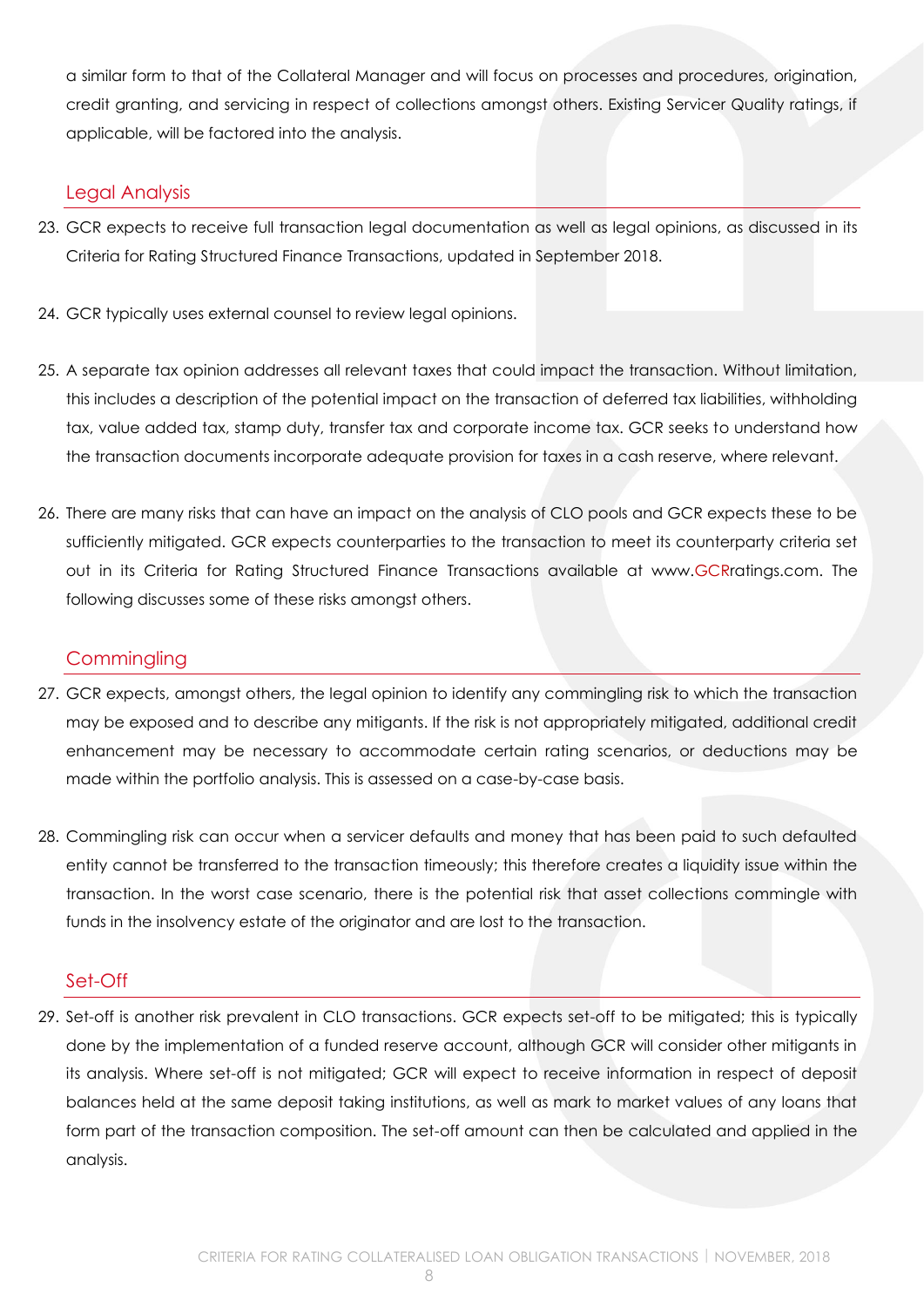# <span id="page-8-0"></span>Interest Rate Stress

- 30. A transaction may be sensitive to interest rate movements in the event that either the assets or the liabilities earn interest on a floating rate basis. Also, the transaction account balances may earn interest on a floating rate basis. GCR therefore runs a sensitivity analysis where certain movements of the relevant floating rate index are assumed. This movement is determined by analysing the historical behaviour of the relevant index and the expectation during the life of the transaction. GCR will disclose in each transaction specific report the relevant assumptions.
- 31. A swap may hedge (partly) the interest rate risk in a transaction. In this case, GCR adds the swap mechanics to the cashflow model. GCR prefers transaction specific swap notional to follow the performing asset balance in the transaction.

## <span id="page-8-1"></span>**Hedging**

32. Hedging, particularly of interest rates, is important in CLO analysis. GCR will expect appropriate hedges to be in place. Where such hedges are not in place, GCR will look to other proposed mitigants to ensure there is no interest rate risk exposure in the transaction.

#### <span id="page-8-2"></span>Replenishment

33. A common feature of CLO transactions is replenishment, i.e. where the Collateral Manager has the ability to buy new assets into the portfolio post-closing. Typically, these assets are purchased with the proceeds of amortised assets. The replenishment periods typically range from 2 to 5 years. Often, there will be a performance trigger in place which will shorten the replenishment period if the trigger is breached. This acts as a safeguard on the proceeds of amortised assets so that well performing assets are not replaced by assets of lower quality, thus deteriorating the overall quality of the pool from that assessed at transaction closing.

## <span id="page-8-3"></span>**Liquidity**

34. Liquidity is assessed within the cashflow analysis. Liquidity issues may arise based upon the frequency of payment of liabilities versus asset collections. Liquidity risk may occur even on well performing portfolios. GCR expects liquidity risk to be mitigated, which can be achieved by reserve accounts, deferral triggers or other mitigants.

## <span id="page-8-4"></span>Performance Monitoring

35. Ongoing monitoring of performance of transactions and the underlying assets is key to the rating process and maintaining current ratings. GCR expects sufficient performance information to be provided on a monthly / quarterly basis. GCR also expects to be notified of any changes to the transaction such as amendments to concentration limits, interest rates etc. that may impact the current rating and its analysis.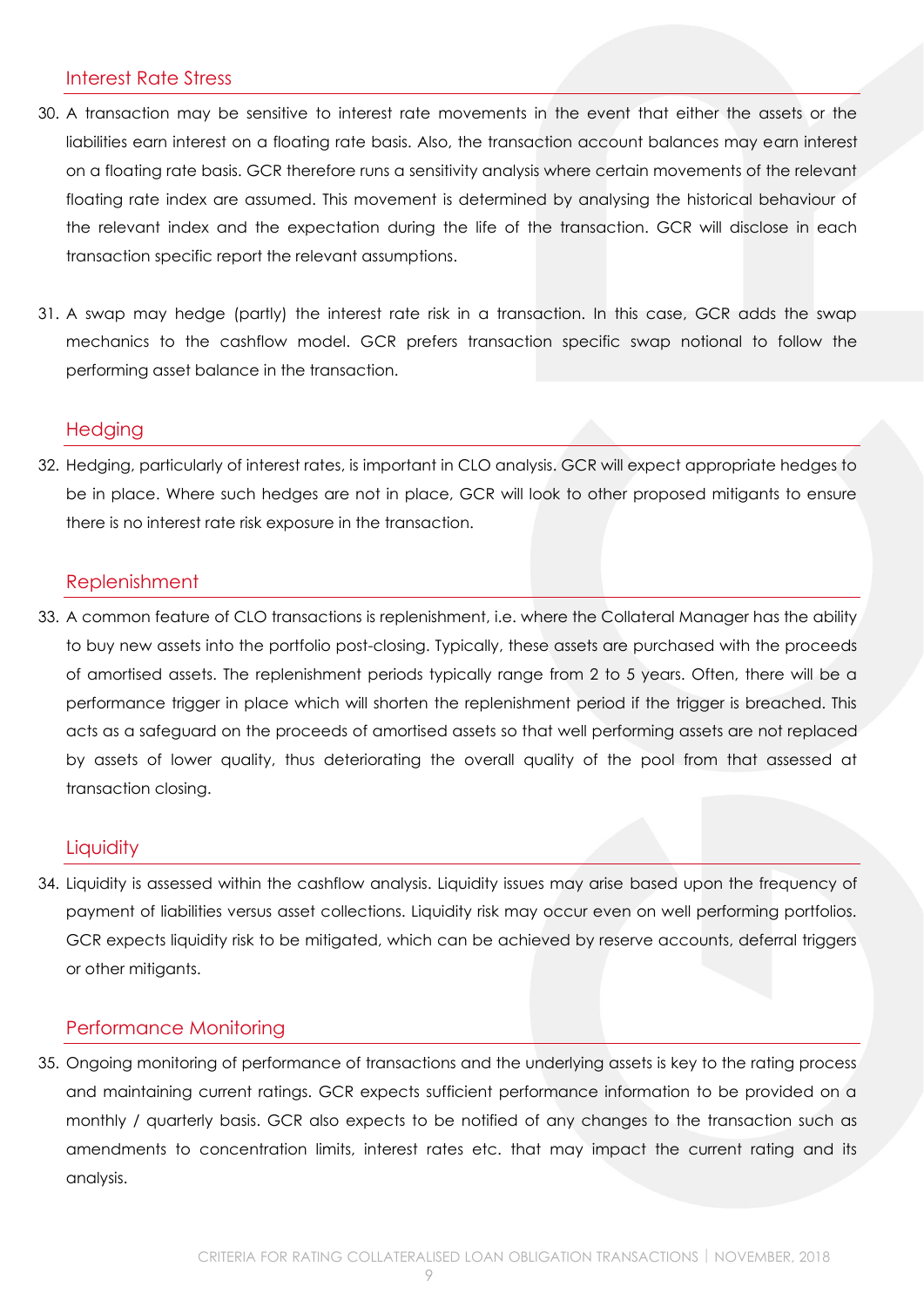36. At each reporting period, GCR will review the performance information provided to ensure it is reflective of the information the analysis was based on at the outset. In addition, surveillance rating panels are held annually at a minimum or as events warrant. Negative or improved performance of the underlying portfolio may trigger a potential rating action. For public transactions, GCR will publish a performance report on an annual basis at a minimum or as events warrant.

## <span id="page-9-0"></span>Disclaimer

37. Note that GCR is not a legal, tax or financial adviser and will only provide a credit opinion of the rated securities. For example, a rating does not cover a potential change in the applicable laws nor can it be regarded as an audit. Moreover, GCR is not a party to the transaction documents nor does it provide legal, tax or structuring advice.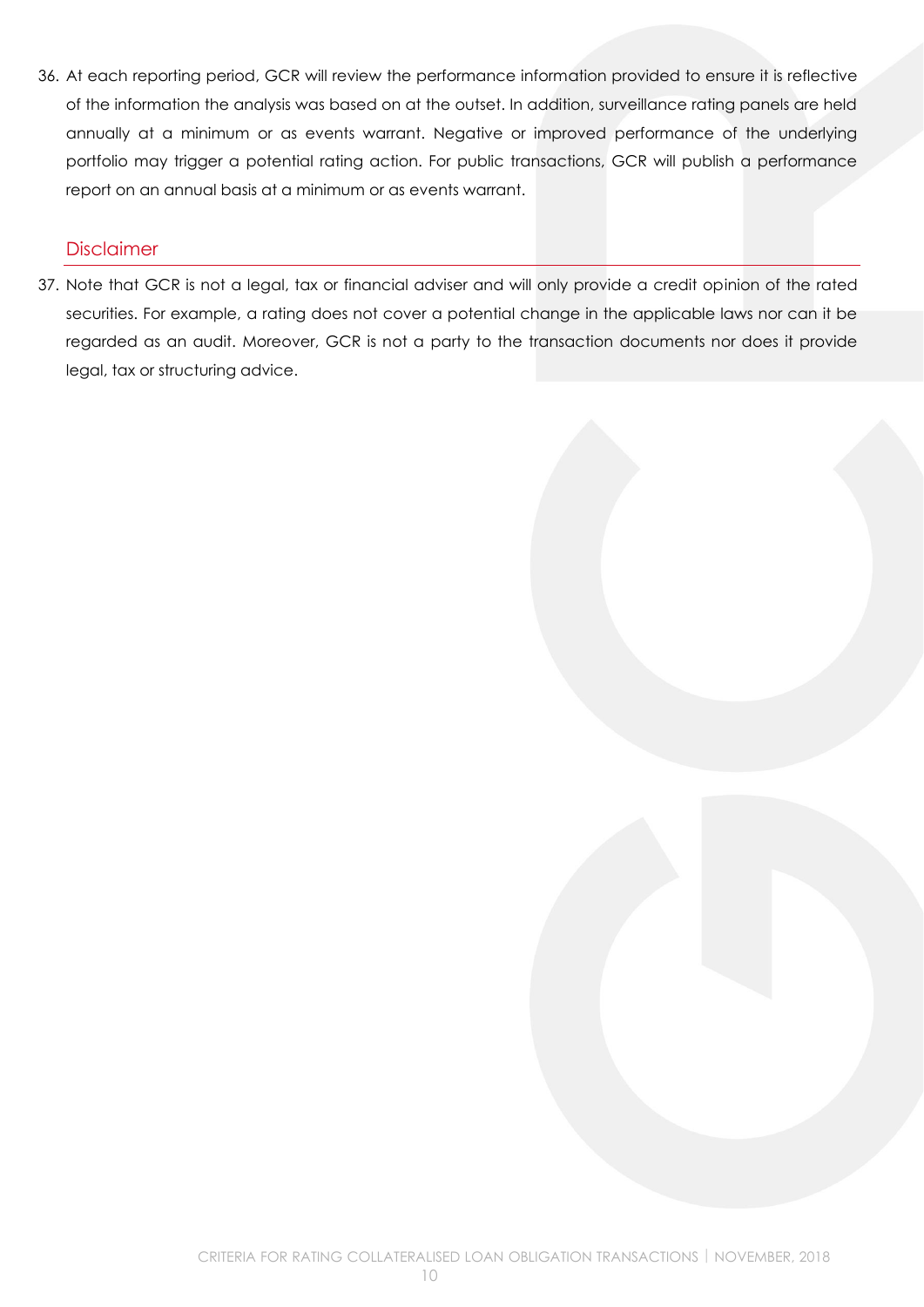<span id="page-10-0"></span>To assess a CLO portfolio, GCR expects to receive loan level data including the following information as a minimum:

- Originator's internal scoring / external ratings accorded;
- Default data on a monthly / quarterly basis (this should include no. of loans, as well as par amount of originated loans per period, number of loans that default per cohort);
- Collection and prepayment data on a monthly / quarterly basis;
- Recovery data;
- Delinquency data split per delinquency bucket for each origination cohort;
- Concentration data including industry, geographic region;
- Interest rates applied;
- Amortisation schedule for assets;
- Weighted average life of assets;
- Proposed triggers and covenants;
- Capital structure;
- Origination date;
- Legal maturity date;
- An overview of the scheduled interest and principal to be received each month on the cut-off portfolio;
- Other relevant data.

In the event that the historical data does not cover a full economic cycle, GCR may also use other sources to complement the originator's information.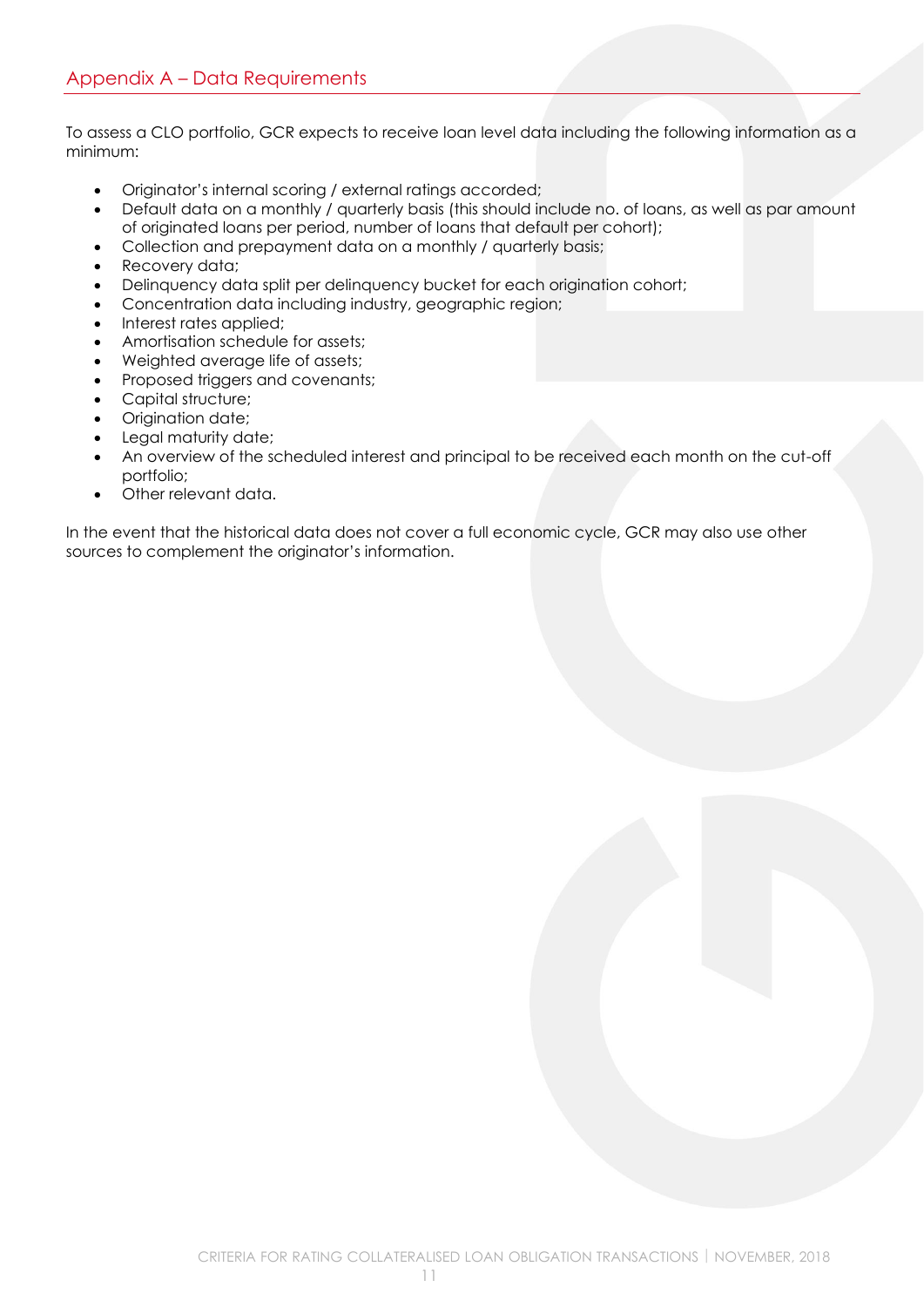# Appendix B – Global Average Cumulative Issuer-Weighted Default Rates by Alphanumeric Rating

<span id="page-11-0"></span>

| Global Average Cumulative Issuer-Weighted Default Rates by Alphanumeric Rating, 1981-2016 (%) |                              |        |              |              |        |                 |                  |                |        |        |                 |        |        |        |        |        |
|-----------------------------------------------------------------------------------------------|------------------------------|--------|--------------|--------------|--------|-----------------|------------------|----------------|--------|--------|-----------------|--------|--------|--------|--------|--------|
|                                                                                               | Time horizon (years)         |        |              |              |        |                 |                  |                |        |        |                 |        |        |        |        |        |
| Rating*                                                                                       | <b>Eauivalent</b><br>Rating* |        | $\mathbf{2}$ | $\mathbf{3}$ | 4      | $5\phantom{.0}$ | $\boldsymbol{6}$ | $\overline{7}$ | 8      | 9      | 10 <sup>°</sup> | 11     | 12     | 13     | 14     | 15     |
| Aaa                                                                                           | <b>AAA</b>                   | 0.00%  | 0.03%        | 0.13%        | 0.24%  | 0.35%           | 0.46%            | 0.52%          | 0.60%  | 0.66%  | 0.72%           | 0.75%  | 0.78%  | 0.81%  | 0.88%  | 0.94%  |
| Aal                                                                                           | AA+                          | 0.00%  | 0.05%        | 0.05%        | 0.11%  | 0.16%           | 0.22%            | 0.28%          | 0.33%  | 0.40%  | 0.46%           | 0.52%  | 0.59%  | 0.65%  | 0.72%  | 0.79%  |
| A <sub>0</sub> 2                                                                              | AA                           | 0.02%  | 0.03%        | 0.09%        | 0.22%  | 0.37%           | 0.49%            | 0.62%          | 0.73%  | 0.83%  | 0.93%           | 1.01%  | 1.08%  | 1.19%  | 1.26%  | 1.33%  |
| A <sub>d</sub>                                                                                | AA-                          | 0.03%  | 0.09%        | 0.18%        | 0.26%  | 0.35%           | 0.47%            | 0.54%          | 0.60%  | 0.66%  | 0.72%           | 0.78%  | 0.85%  | 0.88%  | 0.93%  | 0.98%  |
| A <sub>1</sub>                                                                                | $A+$                         | 0.05%  | 0.10%        | 0.21%        | 0.35%  | 0.47%           | 0.57%            | 0.69%          | 0.82%  | 0.97%  | 1.12%           | 1.27%  | 1.43%  | 1.61%  | 1.83%  | 2.02%  |
| A2                                                                                            | A                            | 0.06%  | 0.16%        | 0.25%        | 0.37%  | 0.51%           | 0.71%            | 0.90%          | 1.08%  | 1.29%  | 1.53%           | 1.73%  | 1.89%  | 2.03%  | 2.13%  | 2.32%  |
| A3                                                                                            | $A-$                         | 0.07%  | 0.18%        | 0.29%        | 0.42%  | 0.60%           | 0.78%            | 1.04%          | 1.23%  | 1.38%  | 1.51%           | 1.63%  | 1.79%  | 1.94%  | 2.08%  | 2.19%  |
| Baa1                                                                                          | BBB+                         | 0.12%  | 0.32%        | 0.56%        | 0.82%  | 1.08%           | 1.39%            | 1.63%          | 1.88%  | 2.16%  | 2.44%           | 2.72%  | 2.92%  | 3.18%  | 3.51%  | 3.88%  |
| Baa2                                                                                          | <b>BBB</b>                   | 0.17%  | 0.44%        | 0.69%        | 1.08%  | 1.47%           | 1.87%            | 2.23%          | 2.60%  | 2.99%  | 3.39%           | 3.80%  | 4.17%  | 4.46%  | 4.57%  | 4.79%  |
| Baa3                                                                                          | BBB-                         | 0.26%  | 0.81%        | 1.48%        | 2.24%  | 3.01%           | 3.70%            | 4.32%          | 4.90%  | 5.39%  | 5.84%           | 6.34%  | 6.76%  | 7.15%  | 7.71%  | 8.13%  |
| Bal                                                                                           | BB+                          | 0.36%  | 1.17%        | 2.12%        | 3.09%  | 4.08%           | 5.02%            | 5.82%          | 6.41%  | 7.10%  | 7.79%           | 8.23%  | 8.75%  | 9.25%  | 9.66%  | 10.27% |
| Ba <sub>2</sub>                                                                               | <b>BB</b>                    | 0.58%  | 1.79%        | 3.57%        | 5.22%  | 6.87%           | 8.19%            | 9.39%          | 10.38% | 11.31% | 12.12%          | 12.94% | 13.65% | 14.05% | 14.36% | 14.77% |
| Ba3                                                                                           | BB-                          | 1.05%  | 3.28%        | 5.60%        | 7.96%  | 10.01%          | 12.02%           | 13.68%         | 15.28% | 16.55% | 17.66%          | 18.50% | 19.18% | 19.94% | 20.67% | 21.27% |
| B1                                                                                            | $B+$                         | 2.15%  | 5.89%        | 9.51%        | 12.59% | 14.98%          | 16.83%           | 18.54%         | 20.02% | 21.41% | 22.66%          | 23.68% | 24.41% | 25.11% | 25.76% | 26.41% |
| <b>B2</b>                                                                                     | B                            | 3.89%  | 8.85%        | 13.03%       | 16.18% | 18.57%          | 20.77%           | 22.28%         | 23.34% | 24.27% | 25.25%          | 26.04% | 26.75% | 27.37% | 27.93% | 28.55% |
| B <sub>3</sub>                                                                                | $B -$                        | 7.49%  | 14.64%       | 19.91%       | 23.59% | 26.42%          | 28.53%           | 30.21%         | 31.25% | 31.95% | 32.48%          | 33.19% | 33.73% | 33.96% | 34.24% | 34.55% |
| Caa2/Ca_C                                                                                     | CCC/C                        | 26.78% | 35.88%       | 40.96%       | 44.06% | 46.42%          | 47.38%           | 48.56%         | 49.52% | 50.38% | 51.03%          | 51.55% | 52.10% | 52.81% | 53.37% | 53.37% |
| Investment<br>Grade                                                                           |                              | 0.10%  | 0.27%        | 0.46%        | 0.71%  | 0.96%           | 1.21%            | 1.45%          | 1.67%  | 1.89%  | 2.11%           | 2.33%  | 2.51%  | 2.69%  | 2.86%  | 3.05%  |
| Speculative<br>Grade                                                                          |                              | 3.83%  | 7.48%        | 10.63%       | 13.20% | 15.29%          | 17.01%           | 18.45%         | 19.65% | 20.71% | 21.67%          | 22.47% | 23.13% | 23.73% | 24.27% | 24.80% |
| All rated                                                                                     |                              | 1.52%  | 2.99%        | 4.27%        | 5.35%  | 6.25%           | 7.02%            | 7.67%          | 8.22%  | 8.72%  | 9.18%           | 9.58%  | 9.91%  | 10.22% | 10.50% | 10.78% |

*Source: Market available data.*

*\* International ratings.*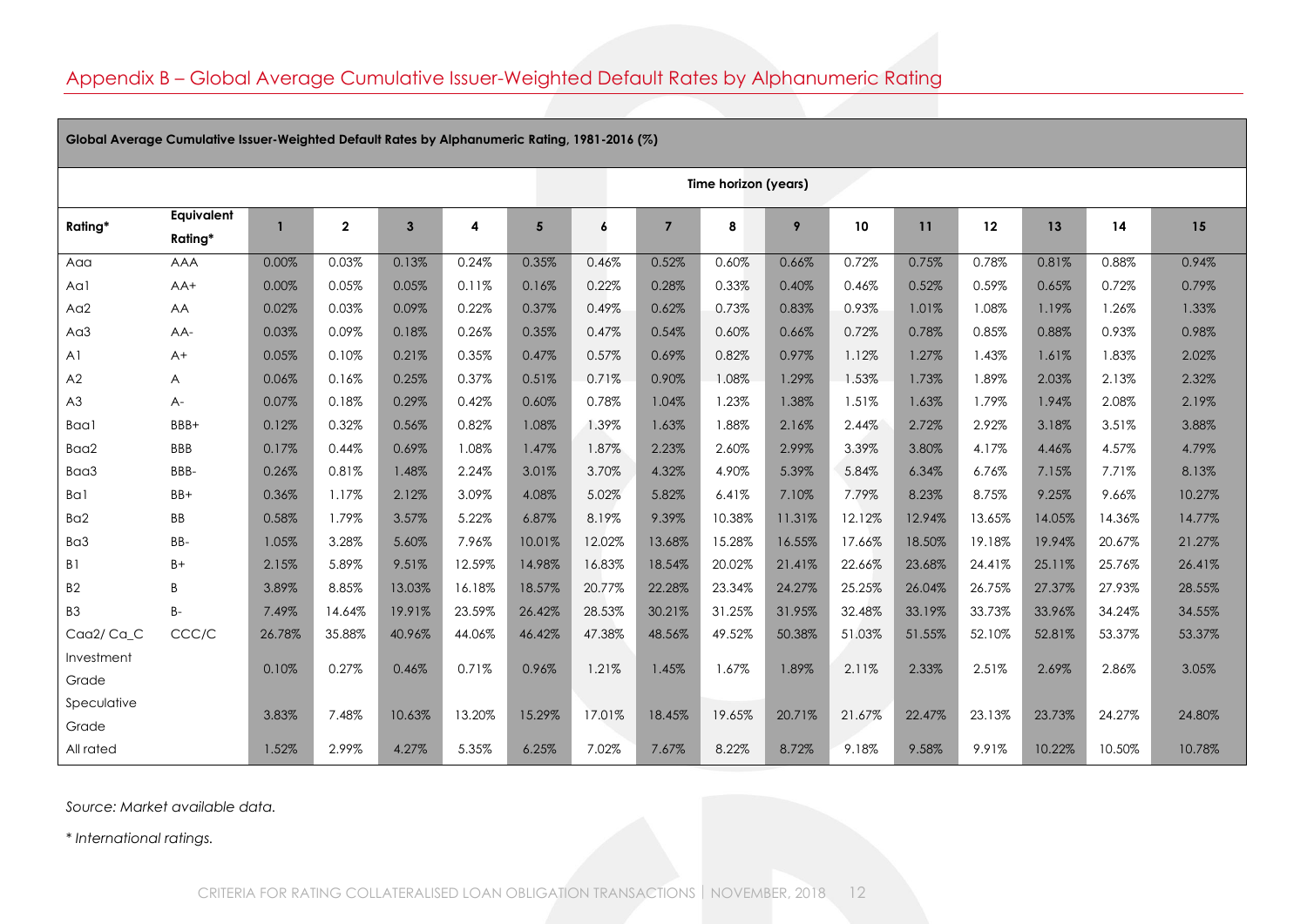# <span id="page-12-0"></span>Appendix C – Corporate Correlation

| Code           | Industry                        |
|----------------|---------------------------------|
| 1              | <b>Banks</b>                    |
| $\overline{2}$ | Mining                          |
| 3              | <b>General Retail</b>           |
| $\overline{4}$ | <b>Travel &amp; Leisure</b>     |
| 5              | <b>General Finance</b>          |
| 6              | Educational                     |
| 7              | Life Insurance                  |
| 8              | Municipalities                  |
| 9              | <b>Business Industrial</b>      |
| 10             | Healthcare Equipment & Services |
| 11             | Gas & Water                     |
| 12             | <b>Household Goods</b>          |
| 13             | Recreational Services           |
| 14             | <b>Real Estate</b>              |
| 1.5            | <b>Support Services</b>         |
| 16             | Industrial Engineering          |
| 17             | <b>Food Producers</b>           |
| 18             | Equity Investment Instruments   |
| 19             | Industrial Transportation       |
| 20             | <b>Fixed Line Telecom</b>       |
| 21             | Sovereigns                      |
| 22             | Software & Computer Services    |
| 23             | Chemicals                       |
| 24             | Mobile Telecom                  |
| 25             | <b>General Industrials</b>      |
| 26             | Forestry and Paper              |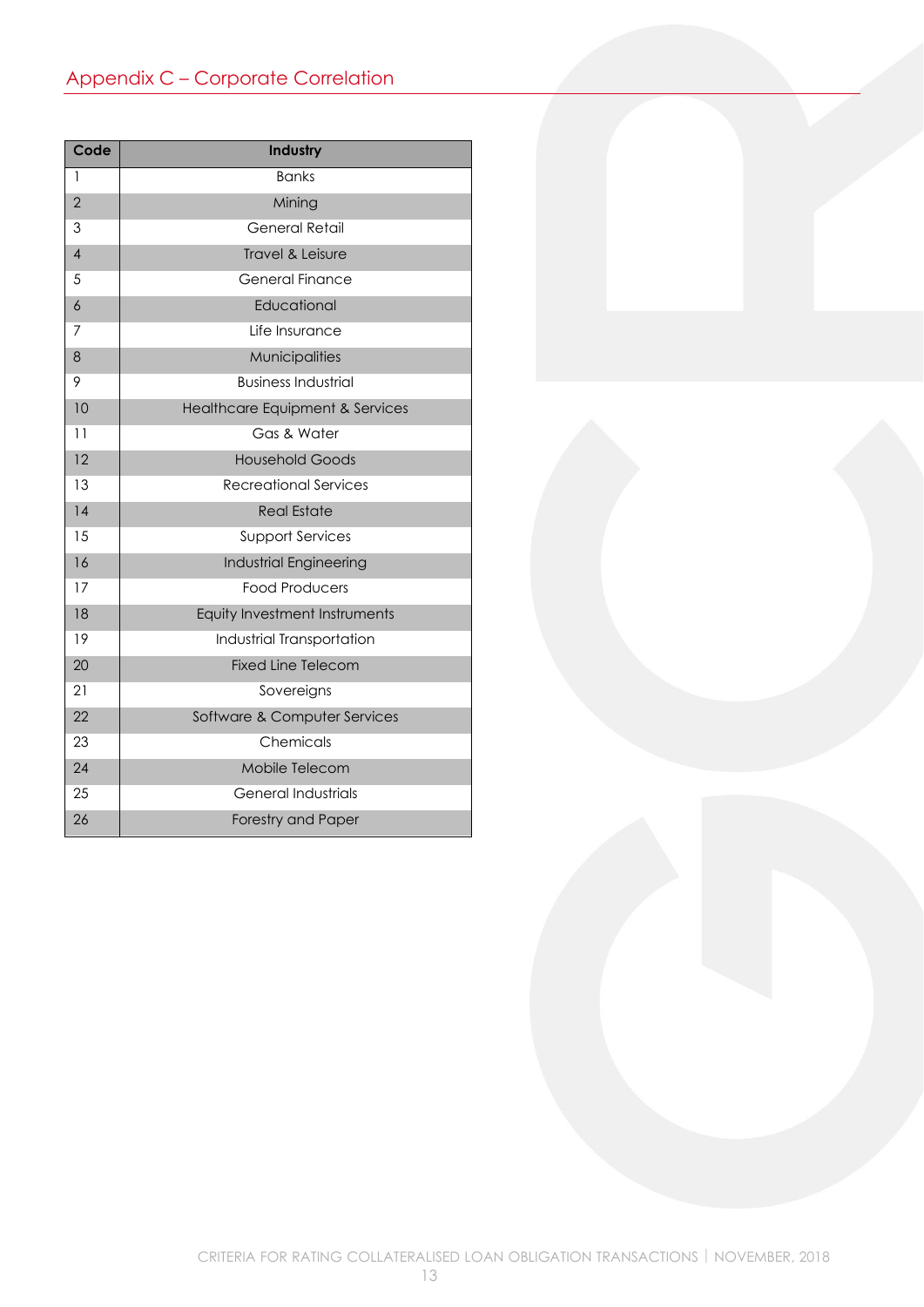# <span id="page-13-0"></span>Glossary of Terms/Acronyms

|                      | A transaction appointed agent responsible for the managing of a Conduit or a Special Purpose Vehicle. The                                                                                                                                      |  |  |  |  |  |  |
|----------------------|------------------------------------------------------------------------------------------------------------------------------------------------------------------------------------------------------------------------------------------------|--|--|--|--|--|--|
| Administrator        | responsibilities may include maintaining the bank accounts, making payments and monitoring the transaction<br>performance.                                                                                                                     |  |  |  |  |  |  |
| Advance              | A lending term, to transfer funds from the creditor to the debtor.                                                                                                                                                                             |  |  |  |  |  |  |
|                      | An agreement where one party (agent) concludes a juristic act on behalf of the other (principal). The agent undertakes                                                                                                                         |  |  |  |  |  |  |
| Agent                | to perform a task or mandate on behalf of the principal.                                                                                                                                                                                       |  |  |  |  |  |  |
|                      | From a liability perspective, the paying off of debt in a series of installments over a period of time. From an asset                                                                                                                          |  |  |  |  |  |  |
| Amortisation         | perspective, the spreading of capital expenses for intangible assets over a specific period of time (usually over the asset's                                                                                                                  |  |  |  |  |  |  |
|                      | useful life).                                                                                                                                                                                                                                  |  |  |  |  |  |  |
| Arrears              | General term for non-performing obligations, i.e. obligations that are overdue.                                                                                                                                                                |  |  |  |  |  |  |
| Asset                | An item with economic value that an entity owns or controls.                                                                                                                                                                                   |  |  |  |  |  |  |
| <b>Bond</b>          | A long term debt instrument issued by either: a company, institution or the government to raise funds.                                                                                                                                         |  |  |  |  |  |  |
| <b>Borrower</b>      | The party indebted or the person making repayments for its borrowings.                                                                                                                                                                         |  |  |  |  |  |  |
| Call Option          | A provision that allows an Issuer the right, not the obligation, to repurchase a security before its maturity at an agreed                                                                                                                     |  |  |  |  |  |  |
|                      | price. The seller has the obligation to sell the security if the call option holder exercises the option.                                                                                                                                      |  |  |  |  |  |  |
| Capital              | The sum of money that is used to generate proceeds.                                                                                                                                                                                            |  |  |  |  |  |  |
| Cash Flow            | A financial term for monetary changes in operations, investing and financing activities.                                                                                                                                                       |  |  |  |  |  |  |
| Collateral           | An asset pledged as security in event of default.                                                                                                                                                                                              |  |  |  |  |  |  |
| Commingling          | The mixing of various transaction parties' funds in an account.                                                                                                                                                                                |  |  |  |  |  |  |
| Coupon               | Interest payment on a security.                                                                                                                                                                                                                |  |  |  |  |  |  |
|                      | A provision that is indicative of performance. Covenants are either positive or negative. Positive covenants are activities                                                                                                                    |  |  |  |  |  |  |
| Covenant             | that the borrower commits to, typically in its normal course of business. Negative covenants are certain limits and                                                                                                                            |  |  |  |  |  |  |
|                      | restrictions on the borrowers' activities.                                                                                                                                                                                                     |  |  |  |  |  |  |
| Credit               | A contractual agreement in which a borrower receives something of value now, and agrees to repay the lender at some<br>date in the future, generally with interest. The term also refers to the borrowing capacity of an individual or company |  |  |  |  |  |  |
|                      | Limited protection to a transaction against losses arising from the assets. The credit enhancement can be either internal                                                                                                                      |  |  |  |  |  |  |
| Credit Enhancement   | or external. Internal credit enhancement may include: Subordination; over-collateralisation; excess spread; security                                                                                                                           |  |  |  |  |  |  |
|                      | package; arrears reserve; reserve fund and hedging. External credit enhancement may include: Guarantees; Letters of<br>Credit and hedging.                                                                                                     |  |  |  |  |  |  |
|                      | An opinion regarding the creditworthiness of an entity, a security or financial instrument, or an issuer of securities or                                                                                                                      |  |  |  |  |  |  |
| <b>Credit Rating</b> | financial instruments, using an established and defined ranking system of rating categories.                                                                                                                                                   |  |  |  |  |  |  |
| <b>Credit Risk</b>   | The probability or likelihood that a borrower or issuer will not meet its debt obligations. Credit Risk can further be<br>separated between current credit risk (immediate) and potential credit risk (deferred).                              |  |  |  |  |  |  |
| Debt                 | An obligation to repay a sum of money.                                                                                                                                                                                                         |  |  |  |  |  |  |
| Debt Sponsor         | Usually as Investment bank that brings a transaction to the capital markets, similar to an Arranger.                                                                                                                                           |  |  |  |  |  |  |
|                      | A default occurs when: 1.) The Borrower is unable to repay its debt obligations in full; 2.) A credit-loss event such as                                                                                                                       |  |  |  |  |  |  |
| Default              | charge-off, specific provision or distressed restructuring involving the forgiveness or postponement of obligations; 3.) The                                                                                                                   |  |  |  |  |  |  |
|                      | borrower is past due more than X days on any debt obligations as defined in the transaction documents; 4.) The obligor                                                                                                                         |  |  |  |  |  |  |
|                      | has filed for bankruptcy or similar protection from creditors.                                                                                                                                                                                 |  |  |  |  |  |  |
| Desktop              | An assessment of the property value, with the value being compared to similar properties in the area.                                                                                                                                          |  |  |  |  |  |  |
| Downgrade            | The assignment of a lower credit rating to a corporate, sovereign of debt instrument by a credit rating agency. Opposite<br>of upgrade.                                                                                                        |  |  |  |  |  |  |
| Enforcement          | To make sure people do what is required by a law or rule et cetera.                                                                                                                                                                            |  |  |  |  |  |  |
| Environment          | The surroundings or conditions in which an entity operates (Economic, Financial, Natural).                                                                                                                                                     |  |  |  |  |  |  |
|                      | The net weighted average interest rate receivable on a pool of assets being greater than the weighted average interest                                                                                                                         |  |  |  |  |  |  |
| <b>Excess Spread</b> | rate payable for the debt securities.                                                                                                                                                                                                          |  |  |  |  |  |  |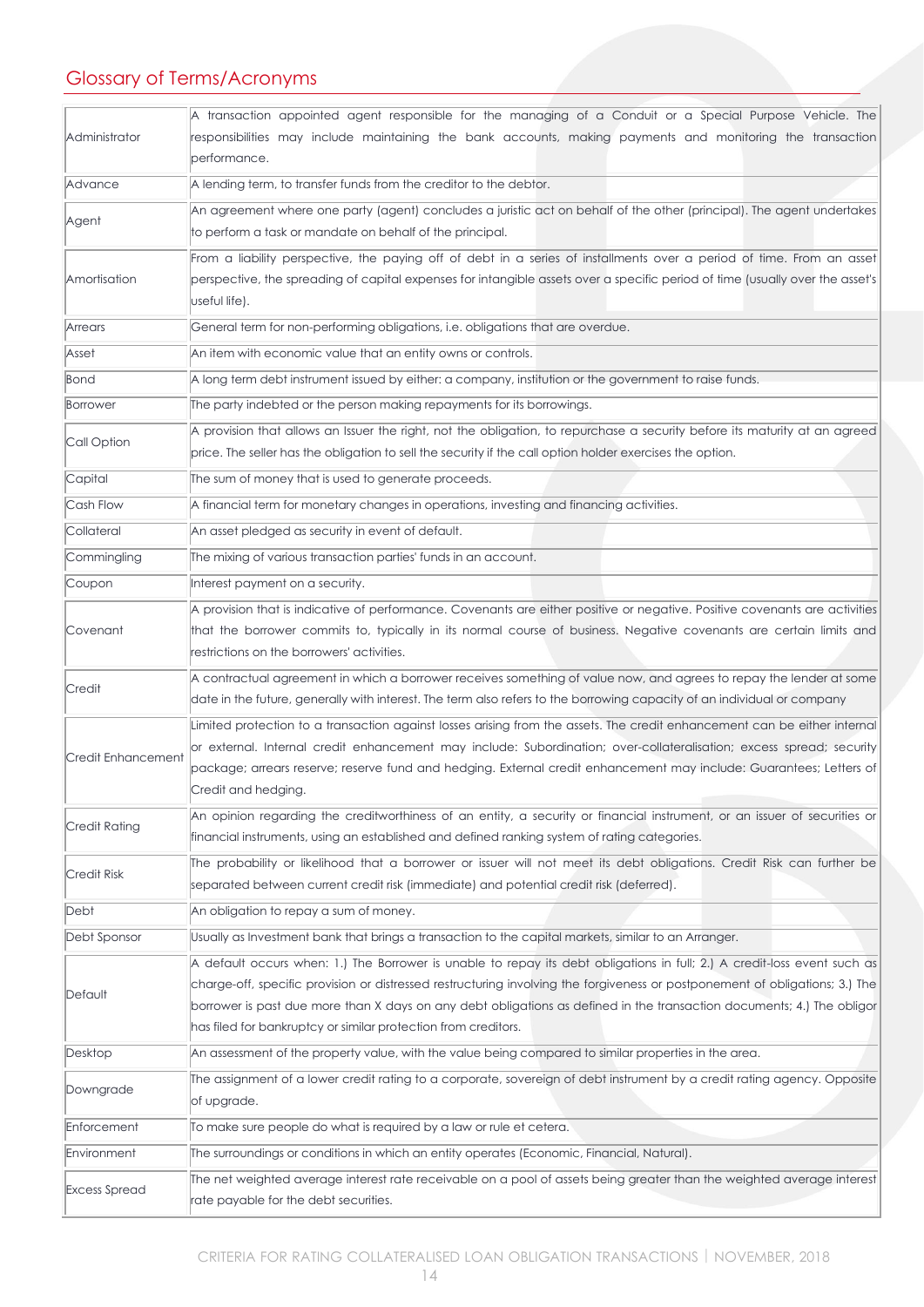| Guarantee             | An undertaking for performance of another's obligations in event of default.                                                                                                                                                                                                                                                                                                                                                                                                                                                              |
|-----------------------|-------------------------------------------------------------------------------------------------------------------------------------------------------------------------------------------------------------------------------------------------------------------------------------------------------------------------------------------------------------------------------------------------------------------------------------------------------------------------------------------------------------------------------------------|
| Guaranteed            | A contract that guarantees the principal and interest repayment over a period of time. Typically GIC are used in relation                                                                                                                                                                                                                                                                                                                                                                                                                 |
| Investment Contract   | to a bank account.                                                                                                                                                                                                                                                                                                                                                                                                                                                                                                                        |
| Income                | Money received, especially on a regular basis, for work or through investments.                                                                                                                                                                                                                                                                                                                                                                                                                                                           |
| Index                 | An assessment of the property value, with the value being compared to similar properties in the area.                                                                                                                                                                                                                                                                                                                                                                                                                                     |
| <b>Issuer</b>         | The party indebted or the person making repayments for its borrowings.                                                                                                                                                                                                                                                                                                                                                                                                                                                                    |
| Junior                | A security that has a lower repayment priority than senior securities.                                                                                                                                                                                                                                                                                                                                                                                                                                                                    |
| Liability             | All financial claims, debts or potential losses incurred by an individual or an organisation.                                                                                                                                                                                                                                                                                                                                                                                                                                             |
| Liquidity             | The ability to repay short-term obligations or short-term availability of liquid assets to a market or entity.                                                                                                                                                                                                                                                                                                                                                                                                                            |
| Liquidity Risk        | The risk that a company may not be able to meet its financial obligations or other operational cash requirements due to<br>an inability to timeously realise cash from its assets. Regarding securities, the risk that a financial instrument cannot be<br>traded at its market price due to the size, structure or efficiency of the market.                                                                                                                                                                                             |
| Loan                  | A sum of money borrowed by a debtor that is expected to be paid back with interest to the creditor. A debt instrument<br>where immovable property is the collateral for the loan. A mortgage gives the lender a right to take possession of the<br>property if the borrower fails to repay the loan. Registration is a prerequisite for the existence of any mortgage loan. A<br>mortgage can be registered over either a corporeal or incorporeal property, even if it does not belong to the<br>mortgagee. Also called a Mortgage bond. |
| Loss                  | A tangible or intangible, financial or non-financial loss of economic value.                                                                                                                                                                                                                                                                                                                                                                                                                                                              |
| Market                | An assessment of the property value, with the value being compared to similar properties in the area.                                                                                                                                                                                                                                                                                                                                                                                                                                     |
| Obligation            | The title given to the legal relationship that exists between parties to an agreement when they acquire personal rights<br>against each other for entitlement to perform.                                                                                                                                                                                                                                                                                                                                                                 |
| Option                | Either a call or a put option. A call option gives the holder the right to buy assets at an agreed price on or before a<br>particular date. A put option gives the holder the right to sell assets at an agreed price on or before a particular date.                                                                                                                                                                                                                                                                                     |
| Origination           | A process of creating assets.                                                                                                                                                                                                                                                                                                                                                                                                                                                                                                             |
| Originator            | An entity that created assets and hold on balance sheet for securitisation purposes.                                                                                                                                                                                                                                                                                                                                                                                                                                                      |
| Owner Trust           | Owner of a securitisation vehicle that acts in the best interest of the Noteholders.                                                                                                                                                                                                                                                                                                                                                                                                                                                      |
| Payment Date          | The date on which the payment of a coupon is made.                                                                                                                                                                                                                                                                                                                                                                                                                                                                                        |
| Prepayment            | Early or excess repayment of an obligation. Partial or full prepayment of the outstanding loan amount.                                                                                                                                                                                                                                                                                                                                                                                                                                    |
| Prepayment Rate       | The rate of prepayment in relation to the pool of obligations. Also called prepayment speed.                                                                                                                                                                                                                                                                                                                                                                                                                                              |
| Principal             | The total amount borrowed or lent, e.g. the face value of a bond, excluding interest.                                                                                                                                                                                                                                                                                                                                                                                                                                                     |
| Private               | An issuance of securities without market participation, however, with a select few investors. Placed on a private basis and<br>not in the open market.                                                                                                                                                                                                                                                                                                                                                                                    |
| Property              | Movable or immovable asset.                                                                                                                                                                                                                                                                                                                                                                                                                                                                                                               |
| Provision             | An amount set aside for expected losses to be incurred by a creditor.                                                                                                                                                                                                                                                                                                                                                                                                                                                                     |
| <b>Rating Outlook</b> | A Rating Outlook indicates the potential direction of a rated entity's rating over the medium term, typically one to two<br>years. An outlook may be defined as: 'Stable' (nothing to suggest that the rating will change), 'Positive' (the rating symbol<br>may be raised), 'Negative' (the rating symbol may be lowered) or 'Evolving' (the rating symbol may be raised or lowered).                                                                                                                                                    |
| Recovery              | The action or process of regaining possession or control of something lost. To recoup losses.                                                                                                                                                                                                                                                                                                                                                                                                                                             |
| Repayment             | Payment made to honour obligations in regards to a credit agreement in the following credited order: 3.) Satisfy the due<br>or unpaid interest charges; 4.) Satisfy the due or unpaid fees or charges; and 5.) To reduce the amount of the principal<br>debt.                                                                                                                                                                                                                                                                             |
| Reserves              | A portion of funds allocated for an eventuality.                                                                                                                                                                                                                                                                                                                                                                                                                                                                                          |
| Seasoning             | The age of an asset, the time period passed since origination.                                                                                                                                                                                                                                                                                                                                                                                                                                                                            |
| Securities            | Various instruments used in the capital market to raise funds.                                                                                                                                                                                                                                                                                                                                                                                                                                                                            |
| Securitisation        | Is a process of repackaging portfolios of cash-flow producing financial instruments into securities for sale to third parties.                                                                                                                                                                                                                                                                                                                                                                                                            |
| Security              | An asset deposited or pledged as a guarantee of the fulfilment of an undertaking or the repayment of a loan, to be<br>forfeited in case of default.                                                                                                                                                                                                                                                                                                                                                                                       |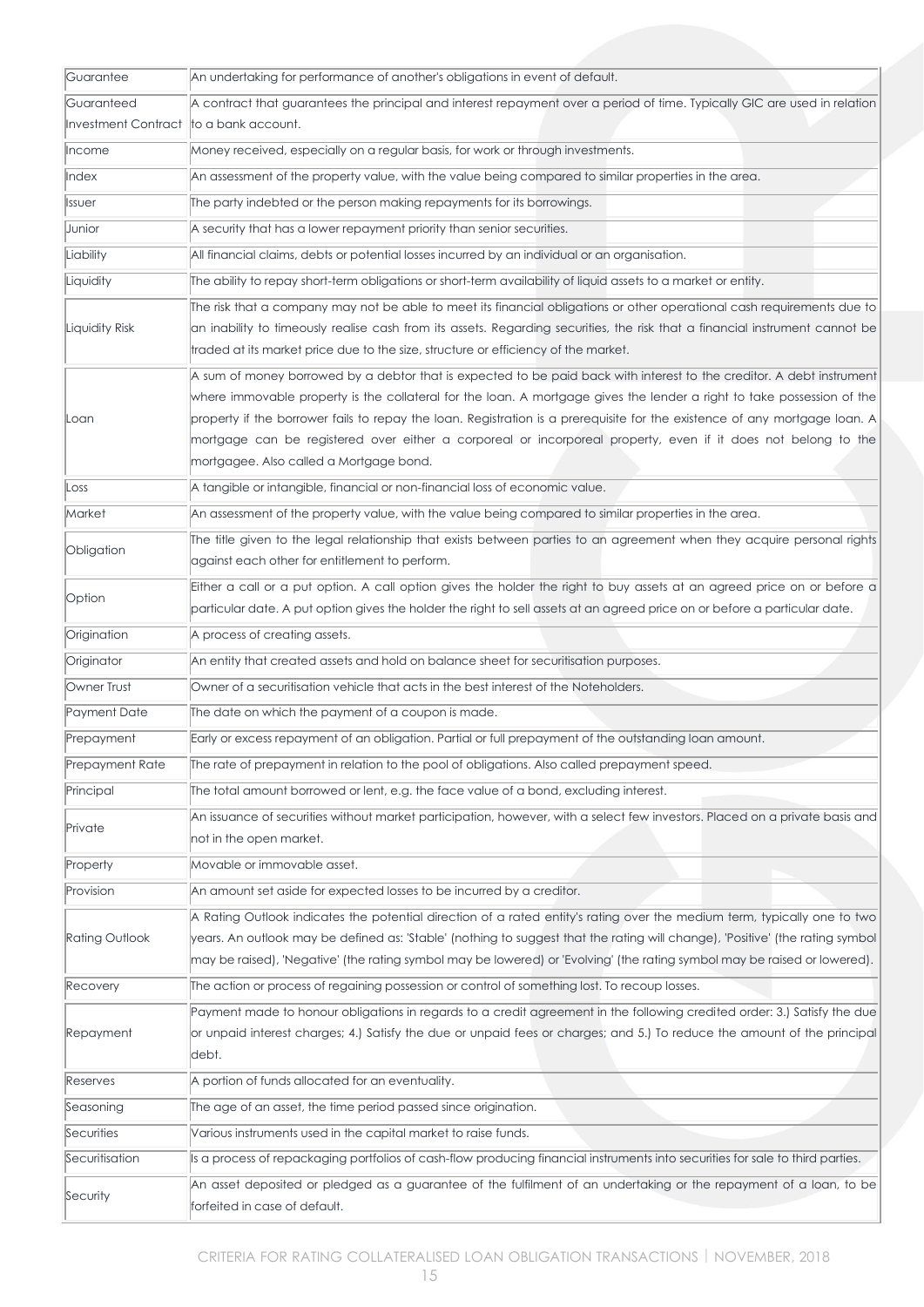| Senior                    | A security that has a higher repayment priority than junior securities.                                                                                                                                                                                                                           |
|---------------------------|---------------------------------------------------------------------------------------------------------------------------------------------------------------------------------------------------------------------------------------------------------------------------------------------------|
| Servicer                  | A transaction appointed agent that performs the servicing of mortgage loans, loan or obligations.                                                                                                                                                                                                 |
| Shareholder               | An individual, entity or financial institution that holds shares or stock in an organisation or company.                                                                                                                                                                                          |
| Spread                    | The interest rate that is paid in addition to the reference rate for debt securities.                                                                                                                                                                                                             |
| Stock Code                | A unique code allocated to a publicly listed security.                                                                                                                                                                                                                                            |
| <b>Structured Finance</b> | A method of raising funds in the capital markets. A Structured Finance transaction is established to accomplish certain<br>funding objectives whist reducing risk.                                                                                                                                |
| Subordinated Loan         | A loan typically given by the Issuer to the securitisation vehicle that is more junior than a junior tranche.                                                                                                                                                                                     |
| Surveillance              | Process of monitoring a transaction according to triggers, covenants and key performance indicators.                                                                                                                                                                                              |
| Timely Payment            | The principal debt, interest, fees and expenses being repaid promptly in accordance with the contractual obligation.                                                                                                                                                                              |
| Tranche                   | In a structured finance, a slice or portion of debt securities offered that is structured or grouped to resemble the same<br>degree of risk associated with the underlying asset or with a similar degree of risk. A junior tranche has a higher degree of<br>default risk than a senior tranche. |
| Transaction               | A transaction that enables an Issuer to issue debt securities in the capital markets. A debt issuance programme that<br>allows an Issuer the continued and flexible issuance of several types of securities in accordance with the programme<br>terms and conditions.                             |
| Trust                     | A third party that acts in the best interest of another party, according to the trust deed, usually the investors. Owner of a<br>securitisation vehicle that acts in the best interest of the Noteholders.                                                                                        |
| Trustee                   | A third party that acts in the best interest of another party, according to the trust deed, usually the investors. Owner of a<br>securitisation vehicle that acts in the best interest of the Noteholders.                                                                                        |
| Ultimate Payment          | A measure of the principal debt, interest, fees and expenses being repaid over a period of time determined by<br>recoveries.                                                                                                                                                                      |
| Valuation                 | An assessment of the property value, with the value being compared to similar properties in the area.                                                                                                                                                                                             |
| Waterfall                 | In securitisation, the order in which the cash flows are allocated to the transaction parties.                                                                                                                                                                                                    |
| Weighted                  | The weight that a single obligation has in relation to the aggregated pool of obligations. For example, a single mortgage<br>principal balance divided by the aggregated mortgage pool principal balance.                                                                                         |
| <b>Weighted Average</b>   | An average resulting from the multiplication of each component by a factor reflecting its importance or, relative size to a<br>pool of assets or liabilities.                                                                                                                                     |